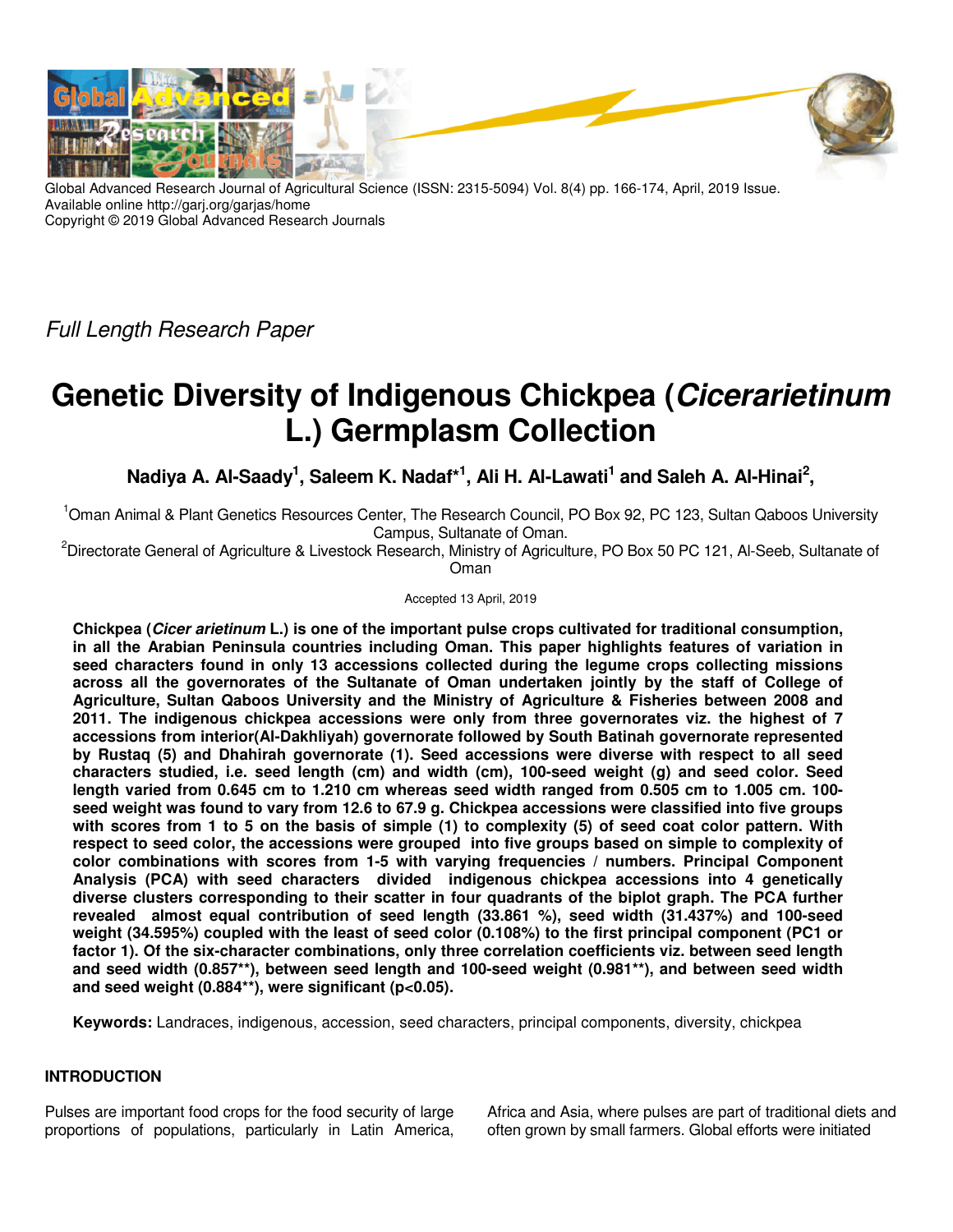by the United Nationsin 2015to promote pulse production by declaring 2016 as the International Year of Pulses (UN, 2015; FAO,2016;) to position pulses as a primary source of protein and other essential nutrients under the title of nutritious seeds for sustainable future (FAO, 2016). Chickpea (Cicerarientinum L.) is one of the most important pulse crops widely grown in almost all the continents of world and help in providing nutritious food for the ever growing global population (Millan et al., 2015; Muehlbauer and Sarkar, 2017).

Chickpea (Cicer arietinum L) is one of the major legume crops in the world after dry beans and peas (Kumari and Van Leur, 2011). Chickpea is a highly nutritious pulse and occupies third in the importance list of the food legumes that are cultivated throughout the world. It has capacity to stand in drought conditions. It is used not only as an edible seed and but also in making several preparations from its flour in different continents. The Sultanate of Oman is one of the arid countries in the Arabian Peninsula with 85473.10 ha of cultivated agricultural land occupied in the cultivation of fruits (39.40 %) followed by perennial and annual fodder crops (36.11%), vegetables (19.72%) and field crops (4.77%) (MAF, 2017). As field crops area itself is limited, the area under chickpea is insignificant and not specifically documented. However, it is an important winter season crop between November and April among few interested farmers in the plains of North Oman grown primarily for its edible seeds in local preparations. A range of indigenous chickpea land races, which do not belong to Kabuli type, were grown earlier in Oman under varied ecological conditions for their food and dry fodder value. Of late, the indigenous germplasm of various field crop species like chickpea is slowly facing the problem of extinction due to gradual introduction of high yielding crops of commercial value and shift in land use patterns either to growing high profit yielding crops like vegetables under green houses, hydroponics, etc or to urbanization. The germplasm collections and their conservation would safeguard the rare available accessions from their extinct.

Several crop germplasm collecting missions were conducted in Oman with collaboration of international organizations like FAO in 1990's mainly to conserve indigenous plant genetic resources for future food security of Oman (Guarino, 1990; Osman et al., 2002; AlSaady et al., 2014). Similarly, a series of collecting missions were conducted between April 2008 and March 2011 in collaboration with the staff of the Sultan Qaboos University and the Ministry of Agriculture & Fisheries from different sites across all the governorates of Oman to explore the indigenous germplasm/ land races of all the legume crops grown in Oman. Collection of diverse genetic materials in the crops and their characterization are one of the pre

\*Corresponding Author's Email: saleem\_nadaf@hotmail.com

requisites for all the breeding programs (Rafiq et al., 2018; Mahmood et al., 2018).

The extent of genetic diversity existing among the genotypes of a crop species varies depending on the degree of variation in the characters considered for study (Karakoyet al., 2012; Govindaraj et al., 2015;Ye et al., 2018; Mahmood et al., 2018). The information on diversity with composition of clustering pattern among the genotypes is of great significance for the crop breeders in selecting parents for crossing for improvement towards the development of most suitable genotypes considering ideal plant types that are expected to provide higher yield of quality grains that suit to higher marketability (Ghafoor et al., 2003; Bicer, 2009). Multivariate analysis involves principal component analysis (PCA) which is efficient for assessment of genetic variation in chickpea genotypes (Upadhyay, 2003; Gupta et al., 2011; Nihal and Adak, 2012; Sharifi et al., 2018). In general, two types of chickpea are reported according to the size, shape and color of the seeds. Kabuli chickpeas are large seeded with salmon white test a, grown mainly in the Mediterranean area, central Asia and America whereas desi chickpeas are small seeded with a light brown test a, cultivated mostly in Indian sub-continent, Asia and east Africa (Rincon et al., 1998). It is generally accepted that the kabuli types were derived from desi type through mutation followed by conscious selection (Jana and Singh, 1993). Polymorphism has been reported between Cicer arietinum and its wild genotype Cicerreticulatum (Udupa et al., 1993). This paper presents the results of the analysis of chickpea (Cicer arietinumL.) germplasm diversity in respect of few seed traits.

#### **MATERIALS AND METHODS**

Seven collecting missions were conducted from April 2008 to March 2011 across different governorates of Oman jointly by the staff of the Sultan Qaboos University and Agriculture Development Centers of the Ministry of Agriculture and Fisheries following the procedures reported earlier (IPGRI, 1995; Hay and Probert, 2011; AlSaady et al., 2014) for the collection of seed samples of indigenous germplasm of alfalfa and food legumes like chickpea, faba bean, cowpea, lentil, field pea, mung bean and pigeon pea, and the medicinal legume fenugreek. The seed samples were collected from individual farmers, farmers-fields and stores, and Agriculture Development Centers by simultaneously recording the crop passport data and site descriptions including GPS data, electrical conductivity and pH of soil and water samples. The sites covered during the trips lied between coastal and interior plains from 12 m to 1,983 m altitude. In all, 156 collecting sites were visited. Indigenous chickpea accessions were collected from 13sites which lied between 274 m to 1983 m altitude (Table 1). Seed traits such as seed length and width (cm) and test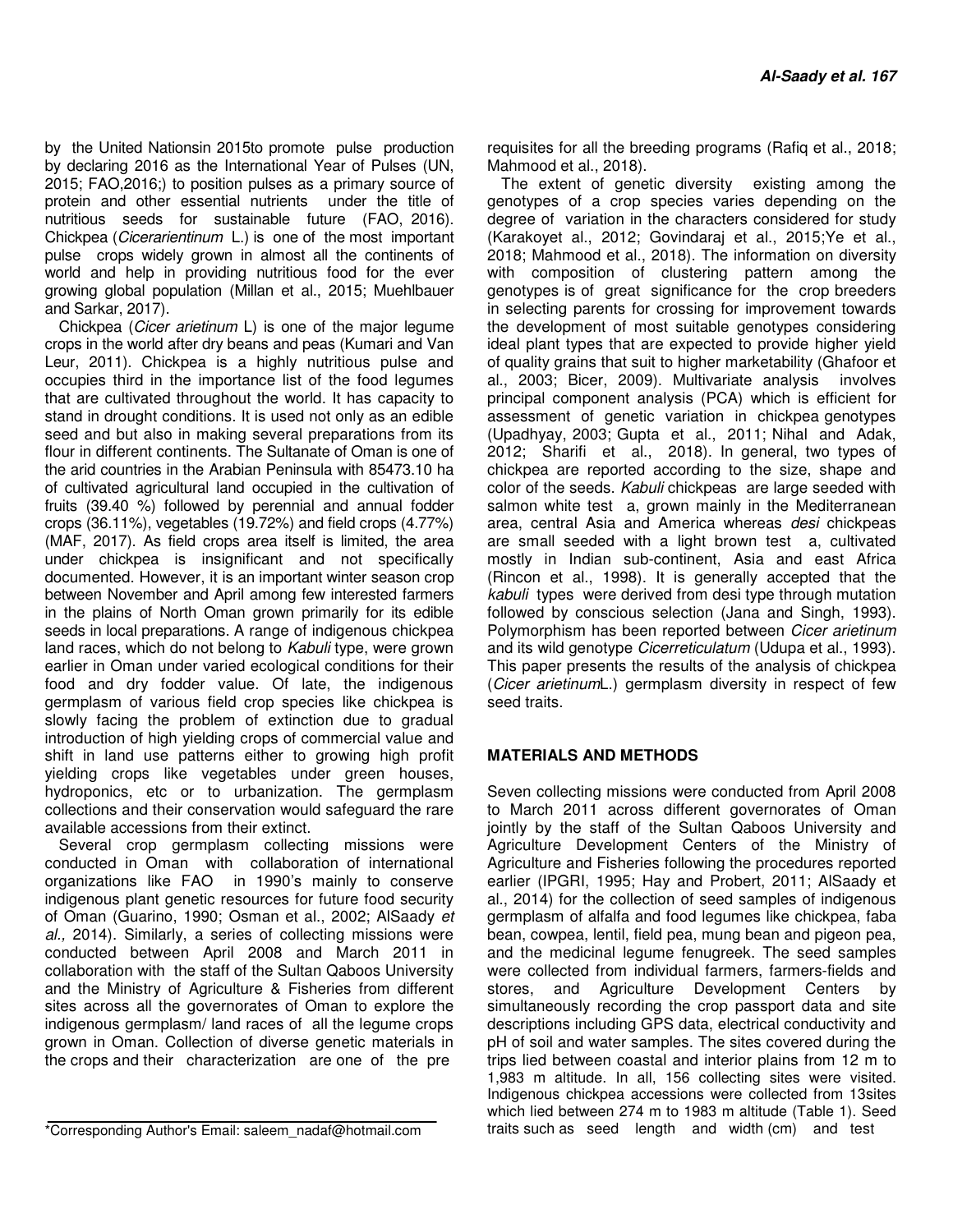| SI. No.        | <b>Site</b><br><b>No</b> | <b>Collection</b><br>No. | Governorate             | Wilayat | Village/<br>Location             | Latitude<br>(N)        | Longitude<br>(E) | <b>Altitude</b><br>(m) | Soil<br>texture    | pH   | EC    | Color          | Landform         |
|----------------|--------------------------|--------------------------|-------------------------|---------|----------------------------------|------------------------|------------------|------------------------|--------------------|------|-------|----------------|------------------|
|                |                          | OMA <sub>1</sub>         | Interior                | Nizwa   | Tanouf                           | $23^{\circ}$<br>02.00  | $57^0$ 43.45'    | 604                    | Clay loam          | 8.75 | 6.275 | <b>Brown</b>   | Wadi             |
| $\overline{c}$ | 3                        | OMA <sub>8</sub>         | Interior                | Nizwa   | Nizwa city                       | $22^0$<br>57.80        | $57^0$ 31.67     | 508                    | Clay loam          | 9.5  | 4.524 | <b>Brown</b>   | Wadi             |
| 3              | 8                        | <b>OMA 18</b>            | Interior                | Manah   | Manah Al Blaad                   | $22^{\circ}$<br>47.88' | $57^0$ 35.98'    | 430                    | Clay loam          | 8.5  | 0.6   | Brown          | Wadi             |
| 4              | 13                       | <b>OMA 34</b>            | Interior                | Bahla   | AL-Khatwah                       | $22^{\circ}$<br>59.32  | $57^0$ 17.91'    | 363                    | Clay loam          | 9.5  | 2.1   | Light<br>brown | Plain            |
| 5              | 14                       | <b>OMA 38</b>            | Interior                | Bahla   | Alfeth<br>Old<br>village         | $22^{\circ}$<br>55.27  | $57^0$ 18.51'    | 555                    | Sandy clay<br>loam | 9.5  | 1.3   | Brown          | Plain            |
| 6              | 15                       | <b>OMA 42</b>            | Interior                | Bahla   | <b>Tawee A Nuseif</b>            | $22^{0}$<br>57.66      | $57^0$ 12.63'    | 583                    | Sandy<br>loam      | 9    | 1.3   | Brown          | Foothill         |
|                | 21                       | <b>OMA 58</b>            | Interior                | Bahla   | <b>BiladSait</b>                 | $23^0$<br>01.98'       | $57^0$ 16.00'    | 723                    | Clay loam          | 8.1  | 1.1   | Brown          | Wadi             |
| 8              | 24                       | OMA <sub>69</sub>        | <b>Batinah</b><br>South | Rustaq  | <b>BaladSait</b>                 | $23^{\circ}$<br>11.16' | $57^0$ 23.51'    | 1983                   | Sandy<br>loam      | 7.8  | 0.9   | Brown          | Hill side        |
| 9              | 28                       | <b>OMA 85</b>            | Dhahira                 | Ibri    | <b>Bilad</b><br>$Al-$<br>Shahoom | $23^\circ$<br>22.96    | $57^0$ 00.57'    | 947                    | Sandy clay<br>loam | 9.0  | 2.2   | Light<br>brown | Plain            |
| 10             | 44                       | <b>OMA 139</b>           | Batinah<br>South        | Rustag  | Al-Ayeer                         | $23^{0}$<br>12.79      | $57^0$ 27.56     | 723                    | Sandy<br>loam      | 9    | 2.25  | Brown          | Mountain<br>side |
| 11             | 47                       | <b>OMA 143</b>           | Batinah<br>South        | Rustag  | Al-Hajeer                        | $22^{0}$<br>12.32      | $59^0$ 30.39'    | 655                    | Sandy<br>loam      | 8.5  | 2.55  | Light<br>brown | Foothill         |
| 12             | 48                       | <b>OMA 144</b>           | Batinah<br>South        | Rustag  | Al-Hajeer                        | $22^{\circ}$<br>12.38  | $59^0$ 30.66'    | 659                    | Sandy<br>loam      | 8.2  | 1.4   | <b>Brown</b>   | Foothill         |
| 13             | 51                       | <b>OMA 151</b>           | <b>Batinah</b><br>South | Rustag  | Al Ghasahb                       | $23^{0}$<br>24.97'     | $57^0$ 25.92'    | 274                    | Sandy<br>loam      | 9    | 22.7  | Brown          | Plain            |

**Table 1. Important characteristics of sites from where 13 chickpea (Cicer arietinum L.) samples were collected in Oman** 

weight (100 seeds) were measured. The seed color of each sample was determined on visual basis and scored from simple to complex color combinations. The principal component analysis (PCA) was carried out with the extraction of the components using correlated matrix from the crop collection data on quantitative seed traits using XLSTAT software (XLSTAT, 2017).

### **RESULTS**

13 seed samples/accessions were collected, with the highest of 7 accessions (53.84%) from Interior or Al-Dakhiliyah governorate represented mostly by mountainous areas of wilayats Nizwa (2), Manah (1) and Bahla (4) followed by South Batinah governorate (5) represented by mountains of Wilayat Al-Rustaq (38.46%) and the least of only one accession (7.70%) from the mountains of Wilayat Ibri in Al-Dhahirah governorate. There were no accessions collected from either Dhofar (South Oman) governorate or from coastal areas of North and South Batinah and other governorates of Oman viz. Musandam and Al-Buraimi.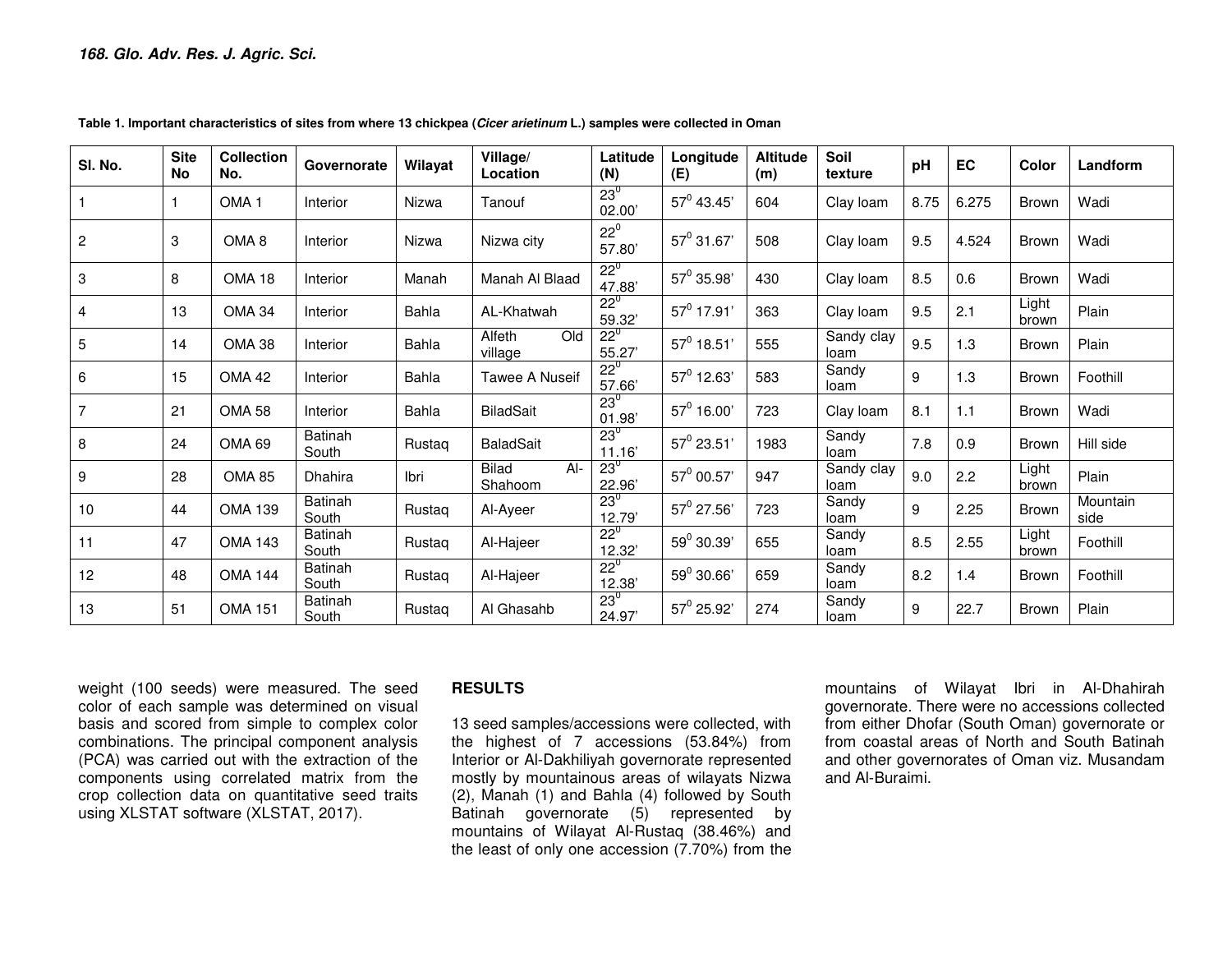| No.                   | Collection                    | Length | Width | 100 seed weight | Seed Color                             | Color          | Governorate              |  |
|-----------------------|-------------------------------|--------|-------|-----------------|----------------------------------------|----------------|--------------------------|--|
|                       | OMA <sub>1</sub>              | 0.710  | 0.570 | 13.9            | Bright light straw                     | $\overline{c}$ | <b>Interior</b>          |  |
| $\overline{c}$        | OMA <sub>8</sub>              | 0.690  | 0.505 | 12.6            | Bright light straw, green              | 3              | Interior                 |  |
| 3                     | OMA <sub>18</sub>             | 0.735  | 0.605 | 22.6            | Bright light straw, green              | 3              | Interior                 |  |
| 4                     | <b>OMA 34</b>                 | 0.645  | 0.560 | 14.5            | Bright light straw, green              | 3              | <b>Interior</b>          |  |
| 5                     | <b>OMA 38</b>                 | 0.665  | 0.590 | 17.1            | Bright light straw                     | $\overline{c}$ | Interior                 |  |
| 6                     | <b>OMA 42</b>                 | 0.705  | 0.605 | 18.5            | Bright light straw, green              | 3              | Interior                 |  |
| 7                     | <b>OMA 58</b>                 | 0.675  | 0.550 | 13.5            | Light brown                            |                | Interior                 |  |
| 8                     | OMA 69                        | 1.210  | 1.005 | 67.9            | Bright light straw                     | 2              | <b>Batinah South</b>     |  |
| 9                     | <b>OMA 85</b>                 | 0.885  | 0.800 | 36.4            | Bright light straw, brownish, greenish | 5              | Dhahira                  |  |
| 10                    | <b>OMA 139</b>                | 1.160  | 0.915 | 63.5            | Bright light straw                     | 2              | <b>Batinah South</b>     |  |
| 11                    | <b>OMA 143</b>                | 0.805  | 0.760 | 37.8            | Bright light straw, pinkish, greenish  | $\overline{4}$ | <b>Batinah South</b>     |  |
| 12                    | <b>OMA 144</b>                | 0.925  | 0.520 | 39.3            | Bright light straw, pinkish, greenish  | 4              | <b>Batinah South</b>     |  |
| 13                    | <b>OMA 151</b>                | 0.745  | 0.650 | 18.8            | Bright light straw, green              | 3              | <b>Batinah South</b>     |  |
|                       | <b>Statistical Parameters</b> |        |       |                 |                                        |                |                          |  |
| Minimum               |                               | 0.645  | 0.505 | 12.6            | $\overline{\phantom{a}}$               |                | $\overline{\phantom{a}}$ |  |
| Maximum               |                               | 1.210  | 1.005 | 67.9            | $\overline{\phantom{a}}$               | 5              | $\overline{\phantom{a}}$ |  |
| Mean                  |                               | 0.812  | 0.664 | 28.9            | -                                      | 2.8            | $\overline{\phantom{a}}$ |  |
| Std.Deviation $(\pm)$ |                               | 0.186  | 0.158 | 18.9            |                                        | 1.1            |                          |  |

**Table 2. Variation among seed characters of 13 indigenous chickpea genotypes/accessions of Oman** 

#### **Variation in collection sites**

Collection sites were found varied in their soil and position characteristics and altitude. Altitude ranged from 274 m at site No.51 of Al-Ghasahb, Wilayat Rustaq of Batinah South to 1983 m at site No. 24 of BaladSait, wilayat Rustaq of Batinah South. The sites ranged in soil texture viz. sand, sandy loam, sandy clay, sandy clay loam, clay and loam. Soils were hard, firm or loose, variable-loose to crust and friable. With regard to drainage, soils were imperfect, free or variable. Soil pH ranged from 7.8 (site No. 24 of BaladSait, wilayat Rustaq of Batinah South) to 9.5 (sites No. 3, Nizwa city, Nizwa wilayat, Interior; No. 13, Al-Khatwa, Bahla wilayat, Interior; No. 14, Alfeth old village, Bahla, Interior). Soil EC varied from 0.9 dSm<sup>-1</sup> (Site No.24, BaladSait, wilayat Rustaq of Batinah South) to 22.7 (Site No. 51, Al-Ghasahb, Rustaq, Batinah South). Soil color ranged from brown to light brown (Table 1).

#### **Variation in seed characters:**

Seed accessions were found diverse with respect to all but few quantitative seed characters studied like seed length (cm) and width (cm), and 100-seed weight (g) and qualitative trait like seed color (Table 2). Seed length was found varied from 0.645 cm (Collection No. OMA 34 of Al-Khatwa, Bahla wilayat, Interior) to 1.210 cm (Collection No. OMA 69 of BaladSait, Rustaq, wilayat South Al-Batinah);

seed width ranged from 0.505 cm (Collection No. OMA 8 of Nizwa city, Nizwa wilayat, Interior) to 1.005 cm (Collection No. OMA 69of BaladSait, Rustaq, wilayat South Al-Batinah); 100-seed weight ranged from 12.6 g (Collection No.OMA 8 of Nizwa city, Nizwa wilayat, Interior) to 67.9 g (Collection No. OMA 69 of BaladSait, Rustaq, wilayat South Al-Batinah). In respect of seed color, the score ranged from 1 (light brown) (Collection No. 58 of Bilad Sait, wilayat Bahla, Interior/ Al-Dakhiliyah) to 5 (bright light straw, brownish, greenish) (Collection No. 85 of Balad Al-Shahoom, wilayat Ibri, Al-Dhahirah)(Table 2).

#### **Principal Component Analysis:**

The data on four quantitative seed characters were subjected to the Principal Component Analysis (PCA) to understand which combination seed traits contribute to obtaining optimum quality of the indigenous chickpea germplasm in terms of their importance and value in marketing. The scree plot of the PCA (Figure 1) indicated that the first two eigenvalues had major proportion of the variance in the dataset as evidenced by the first two PCAs extracted from the components contributing to 95.452 % with PC 1 having eigenvalue of 2.817 and PC 2, 1.001 (Table 3).

The PCA mainly transforms the complex data of the number of correlated quantitative traits into a simple and meaningful smaller number of principal components as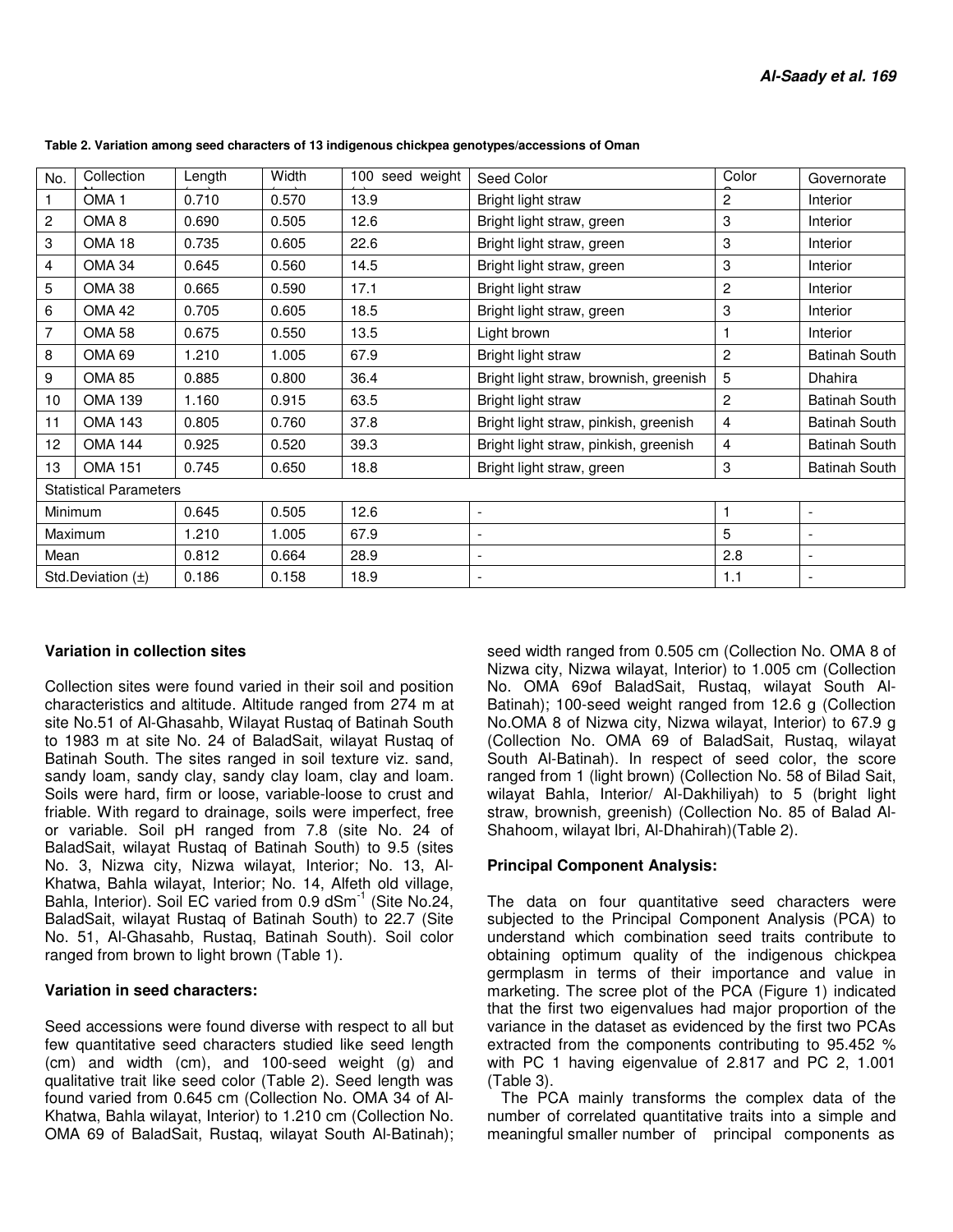

Figure 1. Scree plot showing eigenvalues in response to four principal components (F1 to F4) for four seed variables/ characters studied

Table 3. Eigen values and percent variance of principal components to total variation in 13 indigenous chickpea accessions

| Principal Components (PC's) | Eigen value | % Variance | Cumulative variance |
|-----------------------------|-------------|------------|---------------------|
| PC <sub>1</sub>             | 2.817       | 70.434     | 70.434              |
| PC <sub>2</sub>             | .001        | 25.018     | 95.452              |
| PC <sub>3</sub>             | 0.167       | 4.168      | 99.620              |
| PC4                         | 0.015       | 0.380      | 100.00              |

Table 4. The principal component values or factor loadings of four seed characters in 13 indigenous chickpea accessions

| Variables/Characters | PC 1  | PC <sub>2</sub> | PC <sub>3</sub> | PC4      |
|----------------------|-------|-----------------|-----------------|----------|
| Seed length (cm)     | 0.977 | $-0.041$        | $-0.194$        | $-0.081$ |
| Seed width (cm)      | 0.941 | $-0.041$        | 0.335           | $-0.012$ |
| 100 Seed-Weight (g)  | 0.987 | $-0.023$        | $-0.128$        | 0.092    |
| Seed Color           | 0.055 | 0.998           | 0.009           | $-0.006$ |

PCs or factors (Fs). In the present investigation the PCA transformed four seed related variables into four components of which PC 1 accounted for 70.434% of the variation; PC 2 for 25.018%, PC 3 for 4.168 % and PC 4 for the least 0.380 % of the variation in chickpea accessions of the present study (Table 3).

The PC 1 was positively and equally influenced by seed width (0.977) and 100-seed weight (0.987). However, the PC 2 was influenced positively and the highest by seed color (0.998) but negatively and the least by other seed traits. The influence of these seed traits to PC 3 and PC 4<br>was found to be insignificant or negligible (Table 4).

PCs or factors (Fs). In the present investigation the PCA traits. The influence of these seed traits to PC 3 and PC 4 transformed four seed related variables into four was found to be insignificant or negligible (Table 4). In terms of percent contribution of seed traits to the PCs, all except seed color (0.108 %) had contribution ranging from  $31.437$  % (seed width) to  $34.595$  % (seed weight) to PC1 and to the extent of 99.991% to PC3 whereas seed color alone contributed to the extent of 99.615 % to PC2. (Table5). Similarly, only positive and significant correlation values (r) were found between three seed characters studied viz. seed length vs seed width (0.857\*\*), seed of percent contribution of seed traits to the PCs,<br>seed color (0.108 %) had contribution ranging<br>7 % (seed width) to 34.595 % (seed weight) to nd to the extent of 99.991% to PC3 whereas seed<br>alone contributed to the extent of 99.615 % to PC2.<br>5). Similarly, only positive and significant correlation<br>(r) were found between three seed characters<br>d viz. seed length v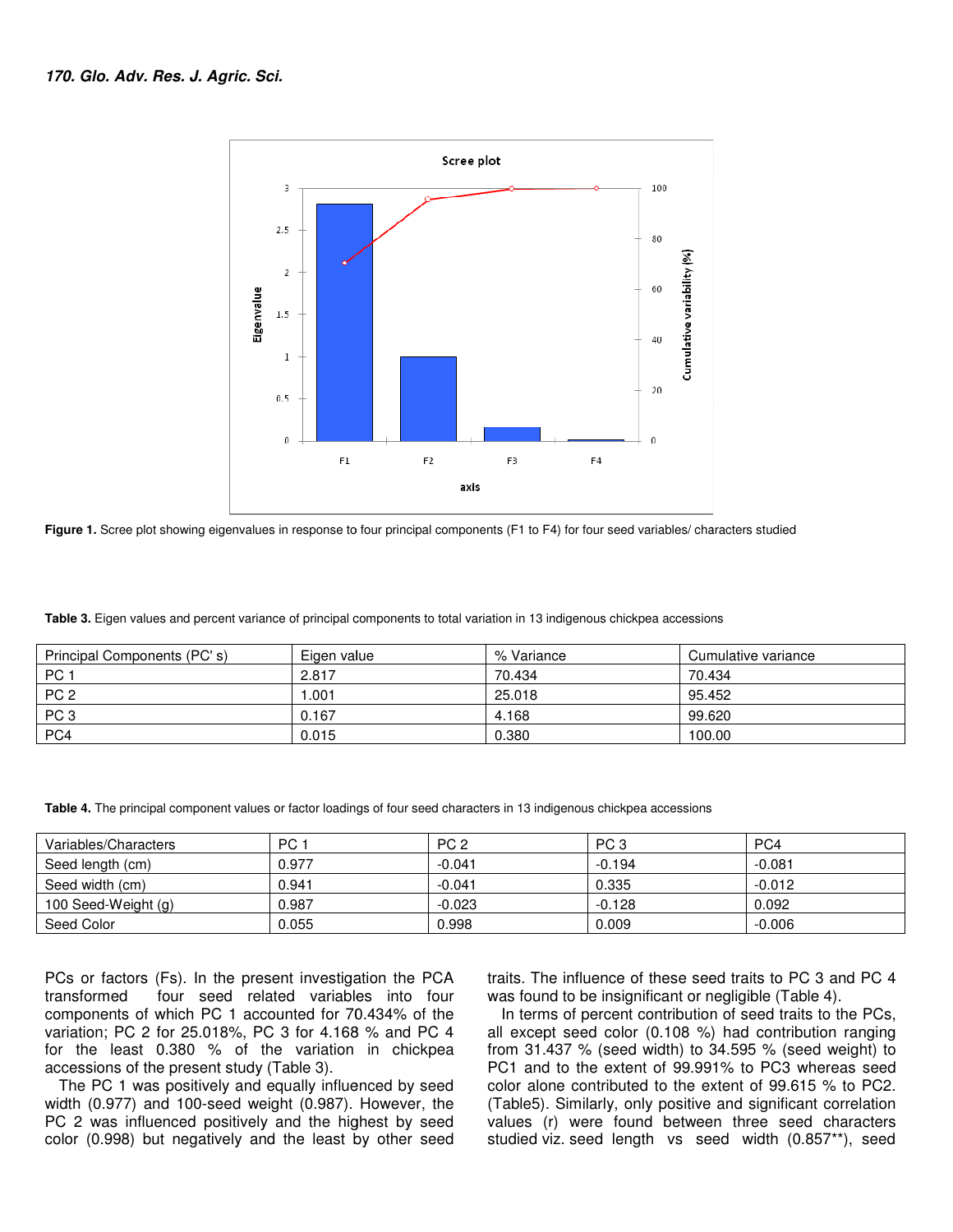Table 5. The percent contribution of four variables (seed characters) to four principal component values in 13 indigenous chickpea accessions

| Variables/Characters | PC 1   | PC <sub>2</sub> | PC <sub>3</sub> | PC4    |
|----------------------|--------|-----------------|-----------------|--------|
| Seed length (cm)     | 33.861 | 0.164           | 22.671          | 43.305 |
| Seed width (cm)      | 31.437 | 0.167           | 67.474          | 0.922  |
| 100 Seed-Weight (g)  | 34.595 | 0.054           | 9.809           | 55.542 |
| Seed Color           | 0.108  | 99.615          | 0.047           | 0.231  |

**Table 6.** Correlation coefficients between four seed characters of 13 indigenous chickpea accessions

|                     |                  | Seed width | 100 Seed-Weight | Seed Color |
|---------------------|------------------|------------|-----------------|------------|
|                     | Seed length (cm) | (cm)       | (g)             |            |
| Seed length (cm)    |                  | $0.857*$   | $0.981*$        | 0.012      |
| Seed width (cm)     |                  |            | $0.884*$        | 0.014      |
| 100 Seed-Weight (g) |                  |            |                 | 0.076      |
| Seed Color          |                  |            |                 |            |

\*Significant at 5% level of significance (p<0.05)



Figure 2. Principal component score of F1 (PC1) and F2 (PC2) estimated using seed characters describing the overall variation among indigenous chickpea germplasm

length vs 100-seed weight (0.981\*\*) and seed width vs 100-seed weight (0.884\*\*) (Table 6).

The spread of 13 indigenous chickpea accessions in length vs 100-seed weight  $(0.981**)$  and seed width vs 100-seed weight  $(0.884**)$  (Table 6).<br>The spread of 13 indigenous chickpea accessions in biplot graph of the first two PCs (factors) as X and Y -axes clearly depicted that chickpea accessions were scattered over all the four quadrants of the graph to classify the

0.981\*\*) and seed width vs accessions into four clusters corresponding to ble 6).  $\qquad$  quadrants with which they were related. These a ous chickpea accessions in of each cluster are considered genetically alike  $\sim$ S (fa quadrants with which they were related. These accessions of each cluster are considered genetically alike (Figure 2) whereas those of different clusters are genetically diverse. The number of accessions in the Cluster II / second whereas those of different clusters are genetically diverse.<br>The number of accessions in the Cluster II / second<br>quadrant of the biplot graph was the highest with five accessions into four clusters corresponding to the four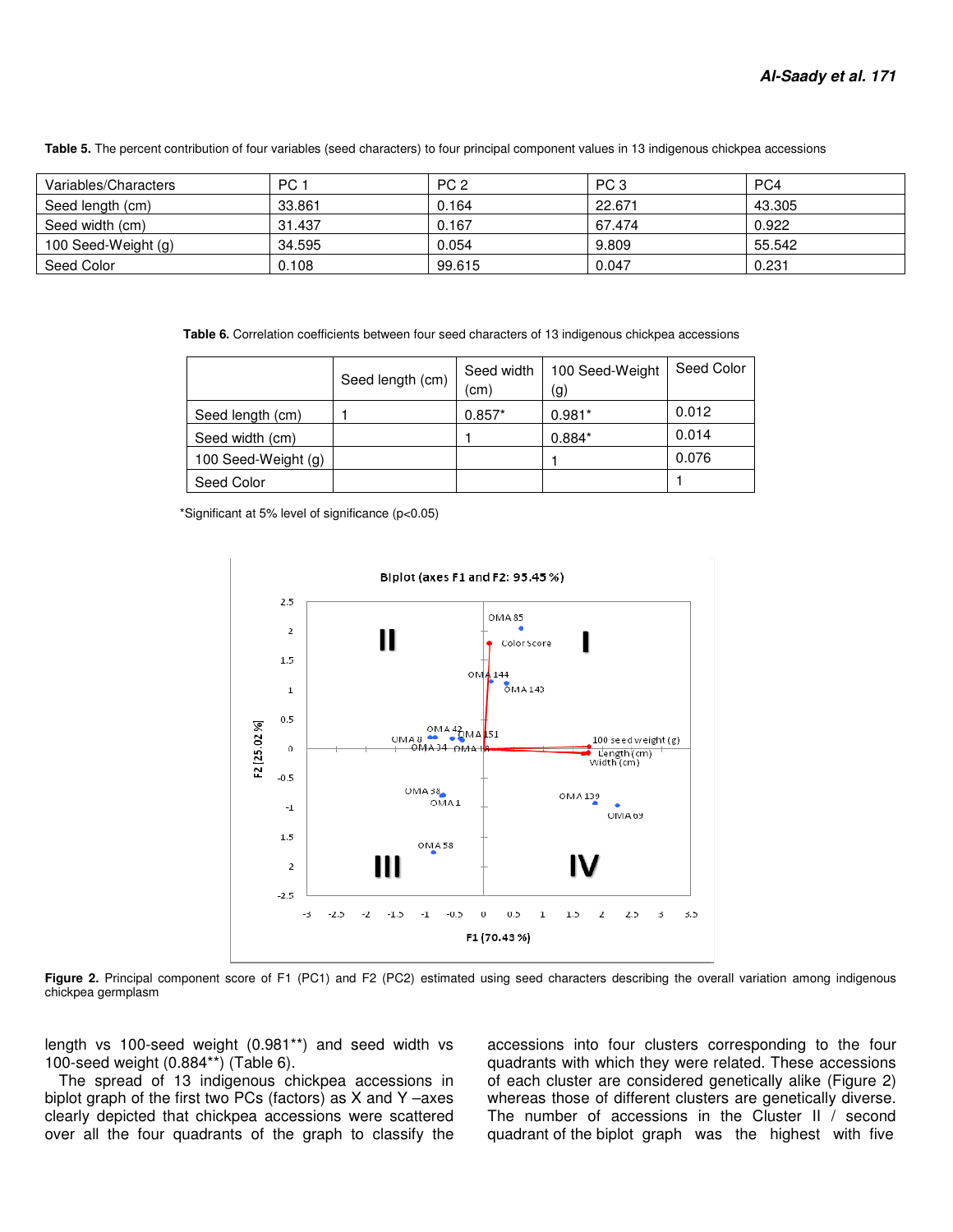accessions namely OMA8, OMA18, OMA34, OMA42 and OMA151, followed by that in the Clusters I(OMA 85, OMA 143 and OMA 144) and III (OMA 1, OMA 38 and OMA 58) of the first and third quadrants with each of 3 accessions. Cluster IV of the fourth quadrant had two accessions, OMA69 and OMA 139. The accessions of Cluster IV had features of quantitative seed traits like seed length and width, and seed weight whereas that of Cluster Ihad feature of higher scores of seed color. In respect of cluster composition, the accessions of the clusters III and IV belonged exclusively to Interior (Al-Dhakhliyah) and South Batinah governorates, respectively whereas clusters I and II had accessions of different governorates.

## **DISCUSSION**

In contrast to earlier collections of chickpea during 1980s and 1990s (Guarino, 1990), the number of accessions collected in the current collecting missions was considered as the least. All the accessions were acquired from the farmers whose chickpea fields were at locations of altitudes higher than 274 m. Interior / Al-Dhakhliyah governorate represented by the mountainous areas of wilayat Nizwa, Manah and Bahla contributed the highest number followed by South Batinah governorate represented by the mountains of wilayat Rustaq. The third, Al-Dhahirah governorate contributed only one accession which was collected from the mountains of Balad Al-Shahoom of wilayat Ibri. Interestingly, Al-Sharqiya, easten governorates, North Batinah, Musandam and southern Dhofar governorates had no contribution to collections. The results of critical analysis of seed color of chickpea germplasm accessions at the laboratory indicated complexity of variation in seed coat color pattern besides large variation in seed size characters (Table 2). These variations observed in seed size among the collected samples of indigenous Omani accessions are in conformity with those observed in previous studies that dealt with either local small or large germplasm collections (Williams and Singh, 1986; Bahl and Salimath, 1996; Hossain et al., 2010; Rybinski et al., 2019) wherein seed size was assessed only in terms of seed weight. In the present study 100-seed weight was found to vary from 12.6 g to 67.9 g which is comparable to the 100-seed weight reported earlier by Williams and Singh (1986) (mean-60 g/ 100 seed), Sastry et al. (2007) (9.6 g to 41 g/ 100-seed and Street et al. (2008) (7.5 g to 68 g/ 100-seed). In the present study, villages located closely with the collecting sites appeared to have interestingly similar patterns of seed coat color indicating the presence of large amount of homogeneity in the collected chickpea seed samples/ accessions whereas heterogenous seed samples were found in seed samples from different sites. In such cases, there is need for intensive purification of seed accessions into sub-homogenous groups with respect to seed color

pattern (Cuberto, 1987; Singh and Diwakar, 1995; Jadav, 2015).

The extensive exchange of chickpea landraces among the farmers in the highlands of wilayats of different governorates like South Batinah and Interior governorates were presumably resulted from selections over centuries and adaptation to local climatic and edaphic factors. Constant availability of indigenous landraces with the farmers of mountain areas of the country indicates the existence of local conservation strategy for sustainable production. Genetic erosion of chickpea landraces was perhaps assumed in North Batinah, Al-Sharqiyah, Al-Burqaimi and Musandam as there were no collections and also in Al-Dhahira governorates where only one accession was collected as compared to the collections made in the past in Oman (Guarino, 1990; AlSaady et al., 2018 a &b).This could be because of use of modern high-yielding crops like vegetables, changes in land use pattern for cultivation like greenhouses, hydroponics etc., urbanization, drought periods besides the lack of interest among the farmers to grow un-economical field crops like chickpeas .However, in case of Dhofar governorate chickpea is not traditionally cultivated and hence, not found.

The correlation analysis of seed characters showed their significant (p<0.05) and positive associations between each other. Selection of strongly associated character like 100-seed weight can be used to improve seed quality characters that influences yield and their value in marketing (Williams and Singh, 1986; Bahl and Salimath, 1996;Toker and Cagirgan, 2004).

The results of PCA analysis are of significance in identifying the phenotypic characters that contribute higher genetic variations among the genotypes for selection of potential parents for crossing to improve the characters of interest for productivity in quantity and quality (Shivwanshi and Babbar, 2017; Arora et al., 2018 ). In the present study, PCA clearly indicated that all the seed traits except seed color had positive and higher percent of contribution to PC1 component reflecting the seed size as potential parameter existing in variation of chickpea accessions. Also, seed color had highest and positive contribution (97.10%) to PC2 in the land races of the present study. Earlier scientists reported that higher values of PC scores can be used for selection and for further utilization in future breeding program (Ghafoor et al., 2003; Toker and Cagirgan, 2004; Miladinovic et al., 2006; Iqbal et al.,2008; Ojoet al., 2012; Amrita et al., 2014).

The existence of wider phenotypic variability among the indigenous chickpea germplasm was further explained by the spread of different chick pea accessions over all the four quadrants of the biplot graph (Figure 2). This provided a unique pattern of the similarities and differences existed among the chickpea accessions revealed with the interrelationships found between the variables, studied. The graph characteristically defined the accessions about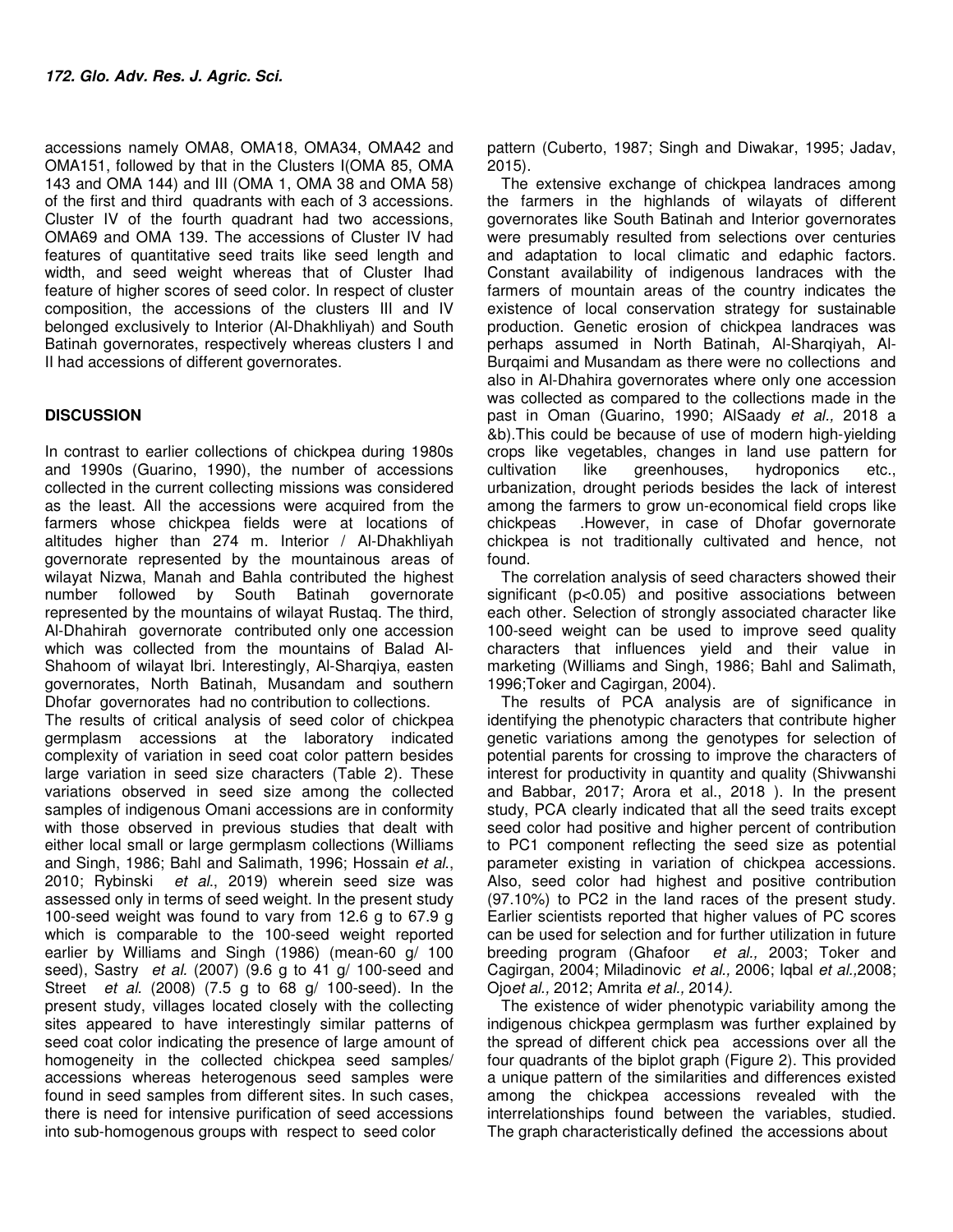their scattering pattern based on the first two dimensions/ components into just four clusters based on seed characters corresponding to their positions the four quadrants, indicating wide genetic variability for the traits, studied. Interestingly, the accessions collected from the Al-Dhahirah governorate such as OMA85 in the cluster I, that from Interior (Al-Dhakhliyah) such as OMA 58 in the Cluster III and that from South Batinah such as OMA 69 in the Cluster IV were placed at extreme positions from the origin of the graph in the respective quadrants I, III and IV indicating that they were genetically distinct whereas other accessions were positioned around the origin of bi-plot graph such as those of cluster II corresponding to quadrant II which indicated their genetic similarity. The fact that accessions of three clusters I, III and IV were different in terms of their locations in the governorates showed the extent of inter-exchange of the accessions taken place among the farmers of different governorates located adjacent or far off from one another. The accessions of different clusters/ quadrants can be exploited in crop breeding program to improve characters with higher seed yield, as these accessions would be genetically distant to provide wide range of variability in the  $F<sub>2</sub>$  plants (Upadhyay, 2003; Gupta et al., 2011; Govindraj et al., 2015; Sharifi et al., 2018).

#### **ACKNOWLEDGEMENTS**

The authors thank all the concerned Administrative and Academic authorities of Sultan Qaboos University and the Director General of Agriculture & Livestock Research for providing the facilities and support for the collecting trip. The financial assistance of H.M. Grants of the Sultan Qaboos University is acknowledged.

#### **REFERENCES**

- AlSaady NA, Nadaf SK, Al-Lawati AH, Al-Hinai SA, Al-Subhi AS, Al-Farsi SM, Al-Habsi KM,. and Siddique KHM (,2018a). Fenugreek (Trigonellafoenum-graecum L.) germplasm collection in Oman. Int. J. Agri. Innovations and Res.(IJAIR).6: 212-217.
- AlSaady NA., Nadaf SK,., Al-Hinai SA, Al-Subhi AS, Al-Farsi SM, Al-Habsi KM, Esechie HA, and Siddique KHM, 2014. Multicrop Legume Germplasm Collection in Oman. International Journal of Agriculture and& Biology. 16: 231-241.
- AlSaady NA, Nadaf SK, Al-Lawati AH, Al-Hinai SA, Al-Subhi AS, Al-Farsi SM, Al-Habsi KM,.and Siddique KHM, (2018b). Germplasm collection in Alfalfa (Medicago sativa L.) in Oman. Int. J. Agri. Innovations and Res. (IJAIR).6: 218-224.
- Amrita B, Shrivastava A, Bisen, R, and Mishra S, (2014). Study of Principal Component Analyses for Yield Contributing Traits in Fixed Advanced Generations of Soybean (Glycine max (L.) Merrill). Soybean Research, Pp. 44.
- Arora RN, Kumar K, andManav, (2018). Principal component analysis in Kabuli chickpea (Cicer arietinum L.). Int. J. Chem. Studies. 6: 2767-2768.
- BahlPN, andSalimath PM, (1996). Genetics, cytogenetics and breeding of crop plants. Vol.1. Pulses and oil seeds. Science Pubs., Lebanon, Hampshire.
- Bicer BT (2009). The effect of seed size on yield and yield components of chickpea and lentil. African J. Biotech. 8: 1482-1487.
- Cuberto JI, (1987). Morphology of chickpea. In: Saxena, M.C. and Singh, K.B. (eds). The Chickpea. CAB Int., Wellingford, UK.
- FAO, (2016). Food and Agriculture Organization of the United Nations (FAO): Pulses—nutritious seeds for a sustainable future. Food and Agriculture Organization of the United Nations, Rome. Accessed June 20, 2018. http://www.fao.org/3/a-i5528e.pdf**.**
- Ghafoor A, Gulbaaz FN, Afzal M, Ashraf M, and Arshad M, (2003). Inter-relationship between SDS-PAGE markers and agronomic traits in chickpea (Cicer arietinum L.). Pakistan J. Bot. 35:613‒624
- Govindaraj M, Vetriventhan M, and Srinivasan M (,2015). Importance of genetic diversity assessment in crop plants and its recent advances: An overview of its analytical perspectives. Genet. Res. Int. 2015: 14.
- Guarino L, (1990). Crop collecting in the Sultanate of Oman in the context of Arabian Peninsula. FAO/ IBPGR. PGR Newsl.77: 27-33.
- Gupta D, Sharma HC, Pathania P, Pande S, Clements L, and Bala I, (2011). Evaluation of cultivated chickpea (Cicer arietinum L.) for agromorphological traits and resistance to rust in north western Indian Himalaya. Plant Disease Research. 26 (2): 171. ISSN 0970-4914.
- Hay FR, and Probert RJ, (2011). Collecting and Handling in the Field. In: Crop Gene Bank. 2011. Collecting plant genetic diversity: Technical guidelines 2011 update. http://www. cropgenebank.sprp.cgiar.org/index**.**
- Hossain S, Ford R, MsNeil D, Pittock Cand ,Panazzo JF, (2010). Development of selection tool for seed shape and QTL analysis of seed shape with other morphological traits for selective breeding in chickpea (Cicer arietinum L.). Australian J. Crop Sci. 4: 126-136.
- IPGRI, (1995). In: Collecting Plant Diversity: Technical Guidelines. Guarino, L., Rao, VR. and Read, R. (eds.). CABI.
- Iqbal Z, Muhammad A, Ashraf, M, Tariq M and, Abdul W, (2008). Valuation of soybean [Glycine max (I.) Merrill] germplasm for some important morphological traits using multivariate analysis. Pakistan Journal of Botany 40(6): 2323-8.
- Jadav SS (, 2015). Evaluation of biochemical parameters from the promising chickpea genotypes differing in seed coat color. M.Sc. Thesis. Mahatma PhuleKrishi Vidyapeeth, Rahuri, India. 101 p.
- Jana S and, Singh KB, (1993). Evidence of geographical divergence in Kabuli chickpea from germplasm evaluation data. Crop Sci. 33:626-632.
- Jones C,. De Vega J, Lloyd D, Hegarty M, Ayling S, Powell W, andSkøt L, (2018). Population structure of red clover ecotypes collected from Europe and Asia. Springer International Publishing, Cham, p. 20-26.
- Karakoy T, Erdem H, Baloch FS, Toklu F, Eker S, Kilian Band B, Ozkan H, (2012). Diversity of macro- and micronutrients in the seeds of lentil landraces. The Sci. World J. 2012: 710412.
- Kumari SG and, Van Leur JAG, (2011). Viral diseases infecting faba bean (Viciafaba L.). Grain legumes, 56: 24-26.
- MAF, (2017). Annual Agriculture Statistics-2017. Director General of planning and Investment Promotions. Department of Statistics and Information. Ministry of Agriculture & Fisheries. Oman.
- Mahmood MT, Ahmad M, Ali I, Hussain M, Latif A and Zubrair M (, 2018). Evaluation of chickpea genotypes for genetic diversity through multivariate analysis. Journal of Environmental and Agricultural Sciences. 15: 11-17.
- Miladinovic J, Kurosaki H, Burton JW, Hrustic M and, Miladinovic M (, 2006). The adaptability of short season soybean genotypes to varying longitudinal regions. European Journal of Agronomy25: 243–249.
- Millán T, Madrid E, Cubero JI, Amri M, Castro P and, Rubio J, (2015). Chickpea. In: De Ron, A.M. (Ed.), Grain Legumes. Springer New York, p. 85- 109.
- Muehlbauer FJ and, Sarker A. (2017). Economic importance of chickpea: production, value, and world trade. In: Varshney RK, Thudi M and Muehlbauer F, (Eds.). The Chickpea Genome. Springer International Publishing, Cham, p. 5-12.
- Nihal K and, Adak MS, (2012). Associations of some characters with grain yield in chickpea (Cicer arietinum L.). Pakistan J. Bot. 44: 267-272
- Ojo DK, Ajayi AO and, Oduwaye OA (, 2012). Genetic relationships among soybean accessions based on morphological and RAPDs techniques. Pertanika Journal of Tropical Agricultural Science 35(2): 237–48.